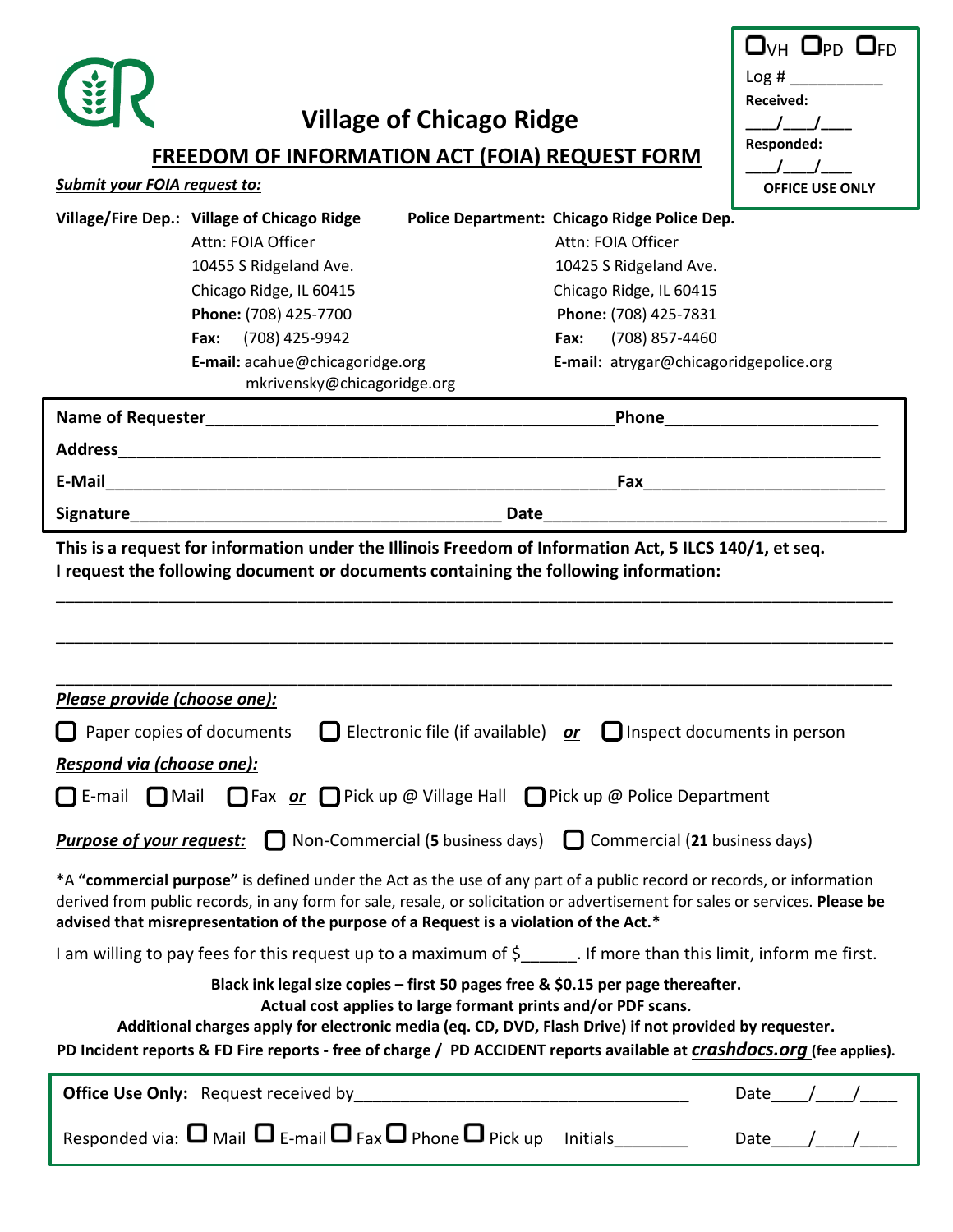### **Chicago Ridge Fire Department** REQUEST FOR ACCOUNTING OF DISCLOSURES OF PROTECTED HEALTH INFORMATION

As required by the Health Information Portability and Accountability Act of 1996 you have the right to request and accounting of disclosures of health information that pertains to you.

#### **REQUEST SECTION**

hearby request an accounting of disclosures of my  $I_{2}$ 

protected health information that have occurred over the last

(Up to 6 years)

Signature  $\sim$ 

### REQUEST PROCESSING SECTION - INTERNAL USE ONLY

This section is to be completed by the reviewer:

Date Received: Privacy Officer:

Review Date: Reviewed by:

The requested disclosure accounting was processed on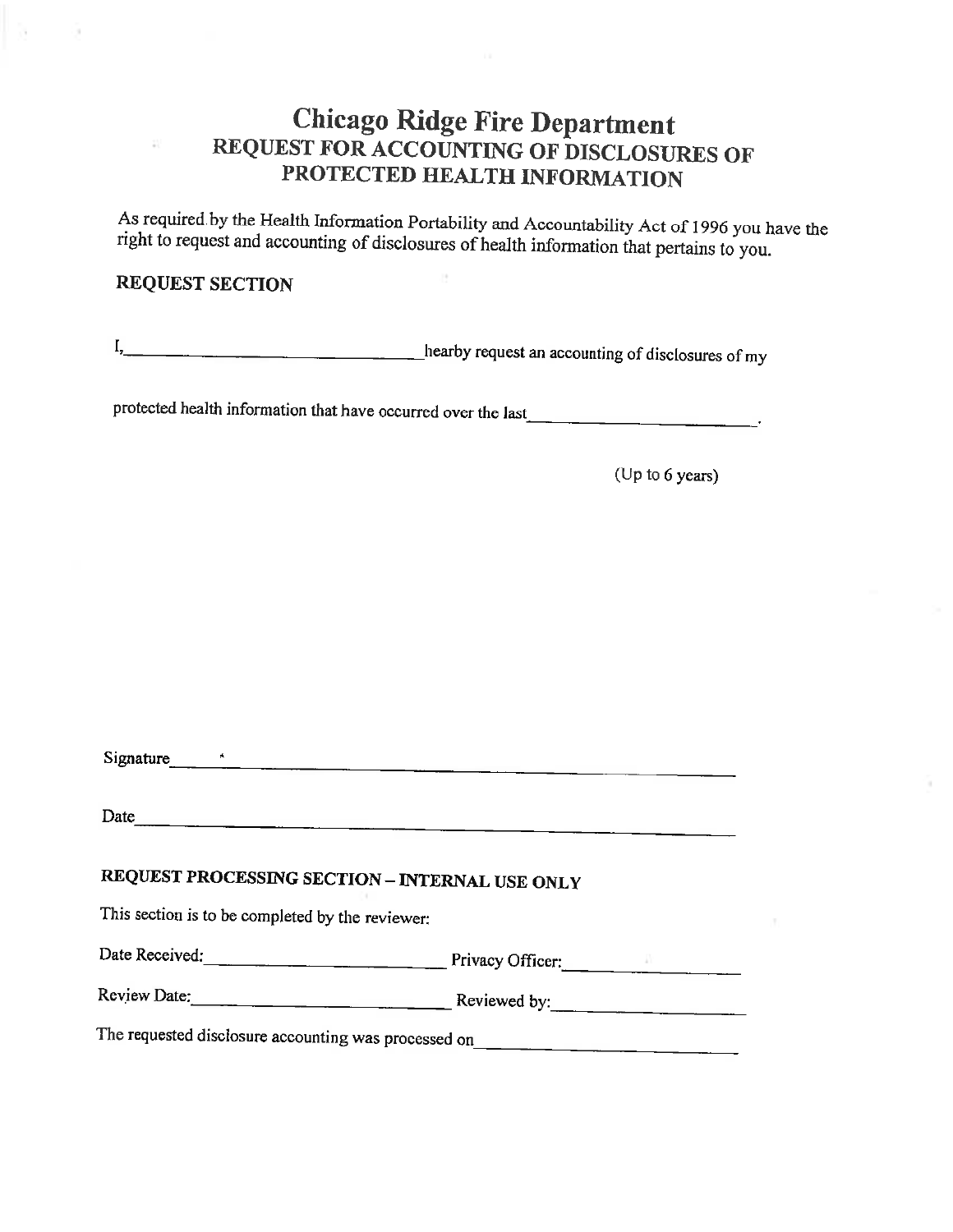### **Chicago Ridge Fire Department Patient Request For Access to Health Information**

| <b>Patient Name:</b> |        |                 |
|----------------------|--------|-----------------|
| <b>Address:</b>      |        |                 |
| City:                | State: | $\mathbf{Zip:}$ |

Date of Incident:<br>
<u>Date of Incident:</u>

Patient Rights: As a patient, you have the right to access, copy, or inspect your protected health information, or PHI, in accordance with federal law. You may also have the right to request an amendment to your PHI, or request that we restrict the use and disclosure of it. These rights are further described on our Notice of Privacy Practices which you have received.

To better allow us to process your request, please indicate the type of request you are making on this form: (check all that apply)

| Signature | <b>Request Date:</b>                                                                                             |
|-----------|------------------------------------------------------------------------------------------------------------------|
|           |                                                                                                                  |
|           | ACCESS AND REQUEST RESTRICTIONS ON THE USE AND DISCLOSURE OF<br>MY PROTECTED HEALTH INFORMATION.                 |
|           | ACCESS TO REQUEST AN ACCOUNTING OF HOW MY PROTECTED HEALTH<br>INFORMATION HAS BEEN USED AND DISCLOSED TO OTHERS. |
|           | ACCESS TO OBTAIN COPIES OF MY HEALTH INFORMATION                                                                 |
|           | ACCESS TO REVIEW MY HEALTH INFORMATION                                                                           |

Print Name:

NOTE: (There will be a fee charged for Protected Health Information Access Requests)